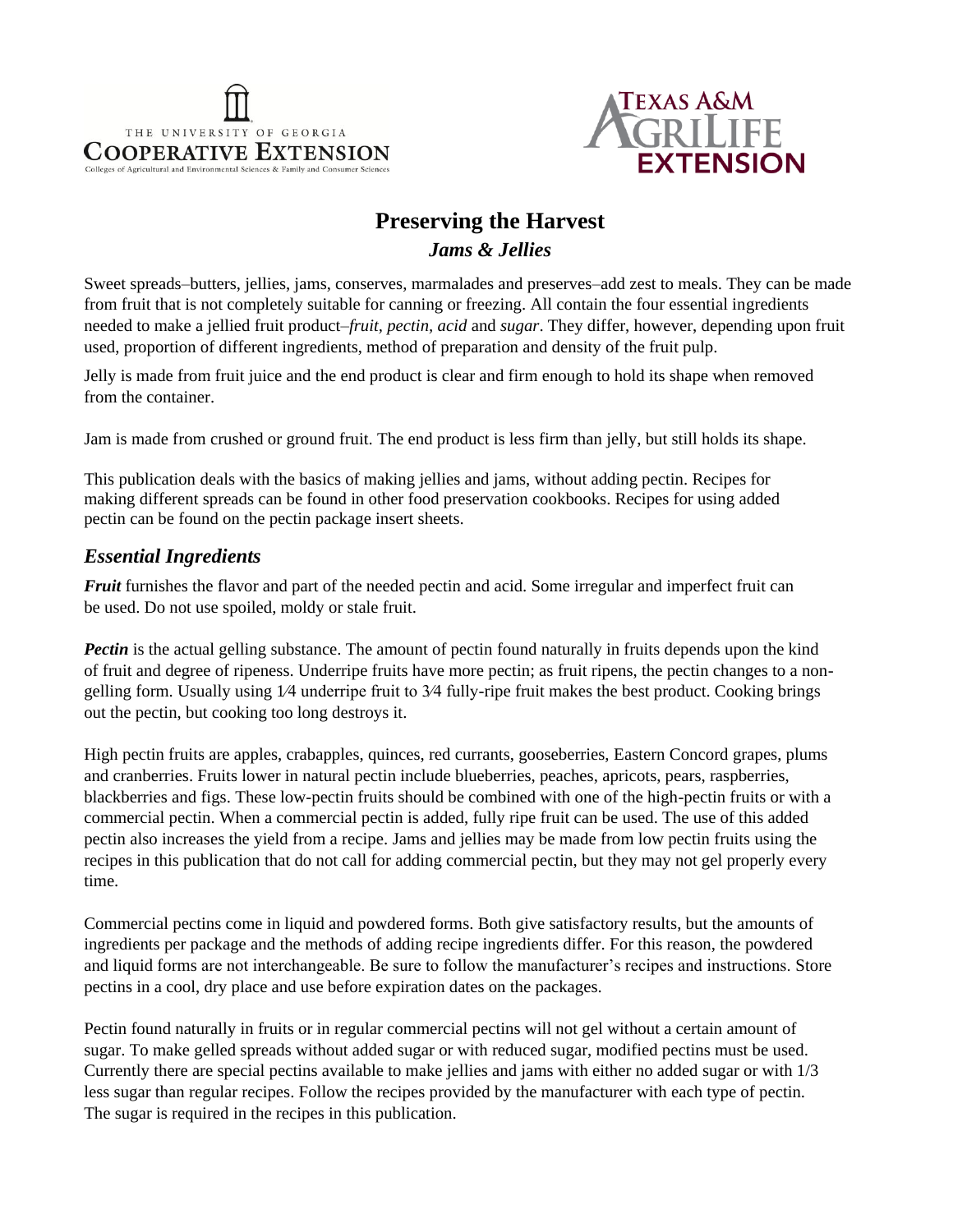*Acid* is needed for gel formation and flavor. The amount of acid in fruits also varies with the fruit and degree of ripeness. When using low-acid fruits in recipes without commercial pectin, add 1 tablespoon lemon juice or 1/8 tablespoon citric acid for each cup of fruit.

*Sugar* helps form the gel, serves as a preserving agent, firms the fruit and adds flavor. Beet or cane sugar can be used. Brown sugar, sorghum and molasses are not recommended because of their strong flavor and varying degree of sweetness. Light corn syrup or mild honey can be substituted for part of the sugar using recipes that specify honey or corn syrup.

#### *Equipment*

- Large, flat-bottom 8- or 10-quart pot.
- Jelly bag for extracting fruit juice for jellies. The bag can be made of several thicknesses of closely woven cheesecloth or firm unbleached muslin. A special stand or colander helps to hold the jelly bag. Be sure the bag is washed and rinsed well after each use.
- A jelly, candy or deep fat thermometer for making jellied products with no added pectin.
- Boiling water bath canner or other deep cooking pot with a lid and rack.
- Canning jars with new lids are the recommended containers for all jellied products. Be sure all jars are free from cracks or chips. Ring bands should be free of rust and not bent out of shape. Flat lids should be free of dents, scratches and gaps or flaws in the sealing compound.

#### *Sealing Jellies and Jams*

Whether jellies and jams are safe to eat and how long they will keep depends in part on whether they are sealed correctly. Process jams and jellies in a boiling water bath to prevent mold growth. The short process times in this publication are for jams and jellies with all of the sugar listed.

Prepare the canning jars before you start to make the jellied product. Wash the containers in hot, soapy water and rinse. If directions call for pre-sterilized jars, sterilize them by boiling them completely submerged in boiling water for 10 minutes. (If you are at an altitude of 1000 feet or more, add 1 minute of sterilizing time for each 1000 feet of altitude.) Then keep the jars in the hot water until they are used. This will prevent the jars from breaking when filled with the hot product. An option to pre-sterilizing jars is given in the next section, but even if you do not pre-sterilize jars, keep washed, rinsed jars hot until they are filled. Wash and rinse all canning lids and bands. Treat the lids as directed by the manufacturer. Remember, the flat canning lids can be used only once for sealing new products.

**Processing in a boiling water bath:** Prepare the boiling water canner before starting to cook your jelly or jam. Fill the canner at least half full with clean hot water. Enough water is needed so that the level will be 1-2 inches over the tops of the jars after they are added. Center the canner over the burner and preheat the water to about 180°F (simmering). The water should not be boiling when it is time to add the filled jars.

Pour the boiling jelly or jam into hot sterilized jars, leaving 1⁄4-inch headspace. Wipe the jar rims with a clean, damp paper towel, and close with treated canning lids and ring bands. Using a canning jar lifter, place filled jars on a rack in a canner filled with hot water. Make sure the jar lifter is securely positioned below the neck of the jar and ring band and keep the jar upright at all times. Tilting the jar could cause the jelly or jam to spill into the sealing area of the lid. The water should cover the jars by one or two inches; add more boiling water if needed, pouring it between the jars and not directly on them. Cover the canner. Turn the burner to its highest heat setting and bring the water in the canner to a full boil. Boil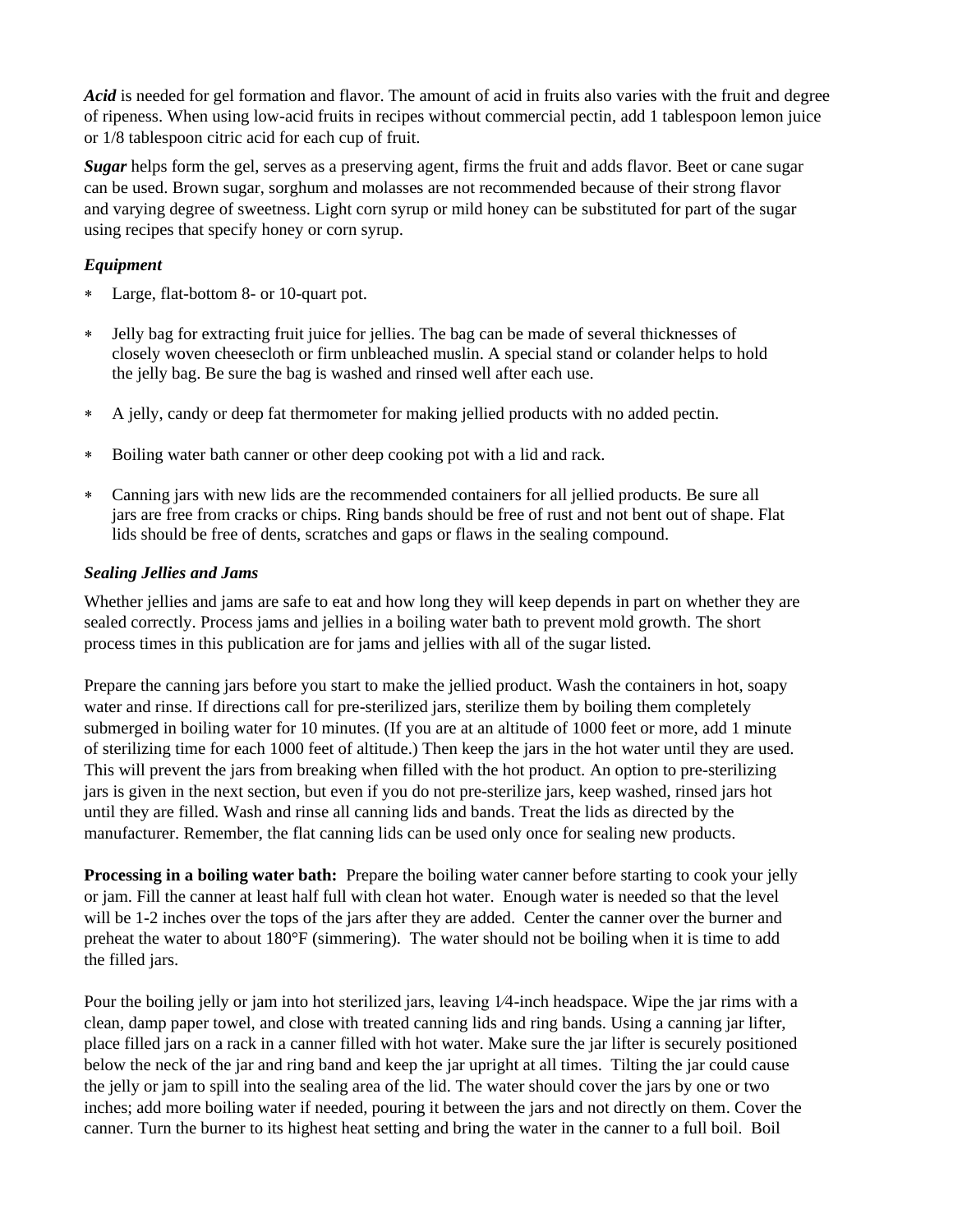jars gently for 5 minutes. Then remove the jars to a protected surface and cool away from drafts.

Hot, clean jars may be used instead of pre-sterilized jars. In that case, process filled jars 10 minutes in the boiling water bath.

(**Note:** The 5- or 10-minute processing time is for altitudes of 0-1000 feet. Add 1 minute of processing time for each 1000 feet of additional altitude.)

#### *Storage*

Do not move jellied products, especially jellies, for 12 hours after they are made. Moving them could break the gel. After the jellied products have cooled for 12 hours, check the seal, and remove the ring band; wash and dry the ring band for use another time. Label the jars and store in a cool, dry, dark place. The shorter the storage time, the better the product. Though cooked jellied products should keep for at least a year, their flavor and quality often begin to decrease within a few months.

### **MAKING JELLIES**

- 1. Sort fruit to remove the overripe or the undesirable. Wash fruit in cold running water or by lifting from several changes of cold water. Do not remove cores or skins, since the pectin is more concentrated in these portions.
- 2. Prepare fruit for juice extraction as directed in a recipe. Extracting juice differs with different kinds of fruit. Juicy berries can be crushed and the juice pressed without heating or the fruit can be heated until soft. Firm fruits need to be cut up and heated in a small amount of water to start the flow of juice.
- 3. Put prepared fruit in a damp jelly bag or several thicknesses of damp cheesecloth. The dampness helps start the juice flowing. Hang to drip into a large bowl or kettle. The clearest jelly comes from juice that drips through a jelly bag without pressing, but there is more juice when the bag is twisted tightly and squeezed. If this is done, the pressed juice should be re-strained through a double thickness of damp cheesecloth.
- 4. Measure the required amount of juice into a large saucepot. **Make only a small batch of jelly at one time– about 4 to 6 cups of juice.** Double batches do not always work. Juice can

be refrigerated for a few days or frozen, to be made into jelly another time.

- 5. The amounts of other ingredients and when to add depend upon the presence or addition of pectin. If any of the following tests indicate that the juice is low in pectin, use commercial pectin and follow the directions on the package.
- **Cooking Test:** Measure 1/3 cup of juice and 1⁄4 cup of sugar into a small saucepan. Heat slowly, stirring constantly until all the sugar is dissolved. Bring the mixture to a boil and boil rapidly until it gives the sheeting test (See No. 9). Pour the jelly into a clean, hot jelly glass or a small bowl and let cool. If the cooled mixture is jelly-like, your fruit juice will gel.
- **Alcohol Test:** Add 1 teaspoon of juice to 1 tablespoon of rubbing alcohol. To mix, stir or shake gently in a closed container so all the juice comes in contact with the alcohol. **DO NOT TASTE–the mixture is poisonous.**  Fruit high in pectin will form a solid jelly-like mass that can be picked up with a fork. If the juice clumps into several small particles, there is not enough pectin for jelly.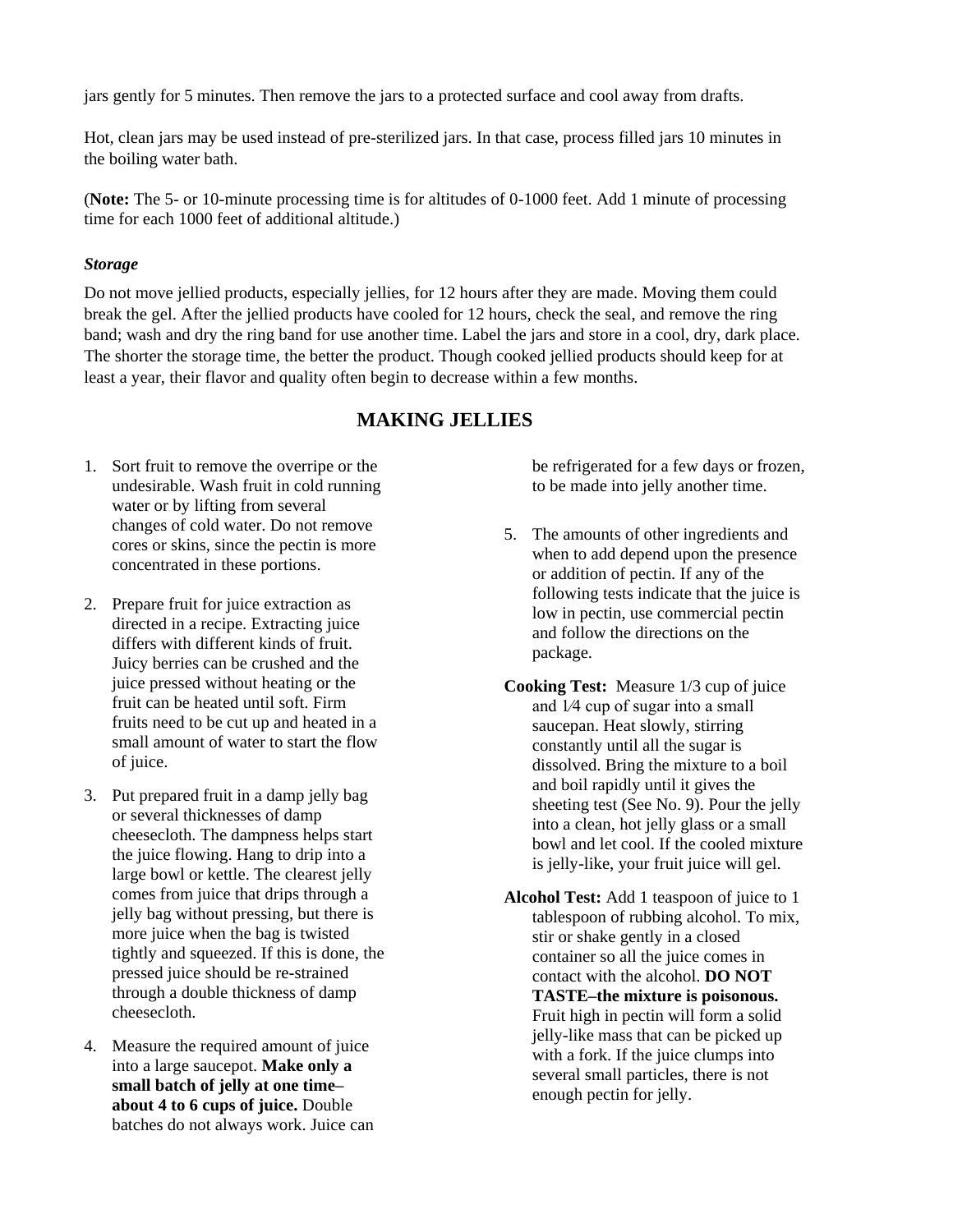- 6. Determine if the fruit has enough acid. There is no home test to determine the amount of acid present. But you can do a simple taste test for tartness by mixing 1 teaspoon lemon juice, 3 tablespoons of water and 1⁄2 teaspoon of sugar. If your fruit juice does not taste as tart as this mixture, it is not tart enough. Add 1 tablespoon lemon juice or 1/8 teaspoon citric acid to each cup of fruit juice.
- 7. Add sugar as directed in recipe.
- 8. Cook the jelly. If liquid or powdered pectin is used, follow manufacturer's instructions for that pectin. Be sure to start each season with fresh, newly purchased products. If no pectin is added, then a longer boiling time is necessary. Stir **frequently** to prevent sticking and scorching. Continue cooking until done, but do not overcook.
- 9. Test for doneness. The biggest problem in making jelly without added pectin is to know when it is done.

**Spoon or Sheet Test:** Dip a cool metal spoon in the boiling jelly mixture. Lift the spoon above the kettle out of the steam. Turn the spoon so syrup runs off the side. If the syrup forms two drops that flow together and fall off the spoon as one sheet, the jelly should be done.



**Temperature Test:** Take the temperature of the cooking jelly with a candy or jelly thermometer. When done, the temperature of the jelly at sea level should be 220°F, or 8°F above the boiling point of water. (Note – For each 1000 feet of altitude above sea level, subtract 2°F. For instance, at 1000 feet of altitude, the jelly is done at 218°F; at 2000 feet, 216°F, etc.) For an accurate thermometer reading, place the thermometer in a vertical position and read at eye level. The bulb of the thermometer must be completely covered with jelly but must not touch the bottom of the saucepot. (Remember to first test the accuracy of the thermometer by making sure it registers 212°F, or the boiling temperature for your altitude, when placed in boiling water.)

**Refrigerator Test:** Pour a small amount of boiling jelly on a plate. Put it in the freezing compartment of the refrigerator for a few minutes. If the mixture gels, it should be done. Remove jelly mixture from the heat while conducting this test, otherwise the mixture will overcook.

10. When the mixture has reached the jellying point, remove the saucepan from the heat and skim off any foam quickly. Do not let the jelly cool too long while you remove foam; jars should be filled before the jelly starts to thicken. Pour the boiling hot mixture into your prepared hot containers and seal according to directions (see Sealing Jellies and Jams).

# **MAKING JAMS**

There are some differences between making jams and making jellies, although the basic ingredients– fruit, pectin, acid and sugar–are the same.

- Unless you are using a fruit known to be high in natural pectin, you will need to use a pectin-added recipe.
- Do not use a blender or food processor to prepare the fruit. Either finely chop fruit as described in the recipe, or crush with potato masher or other method that does not mix air into the fruit.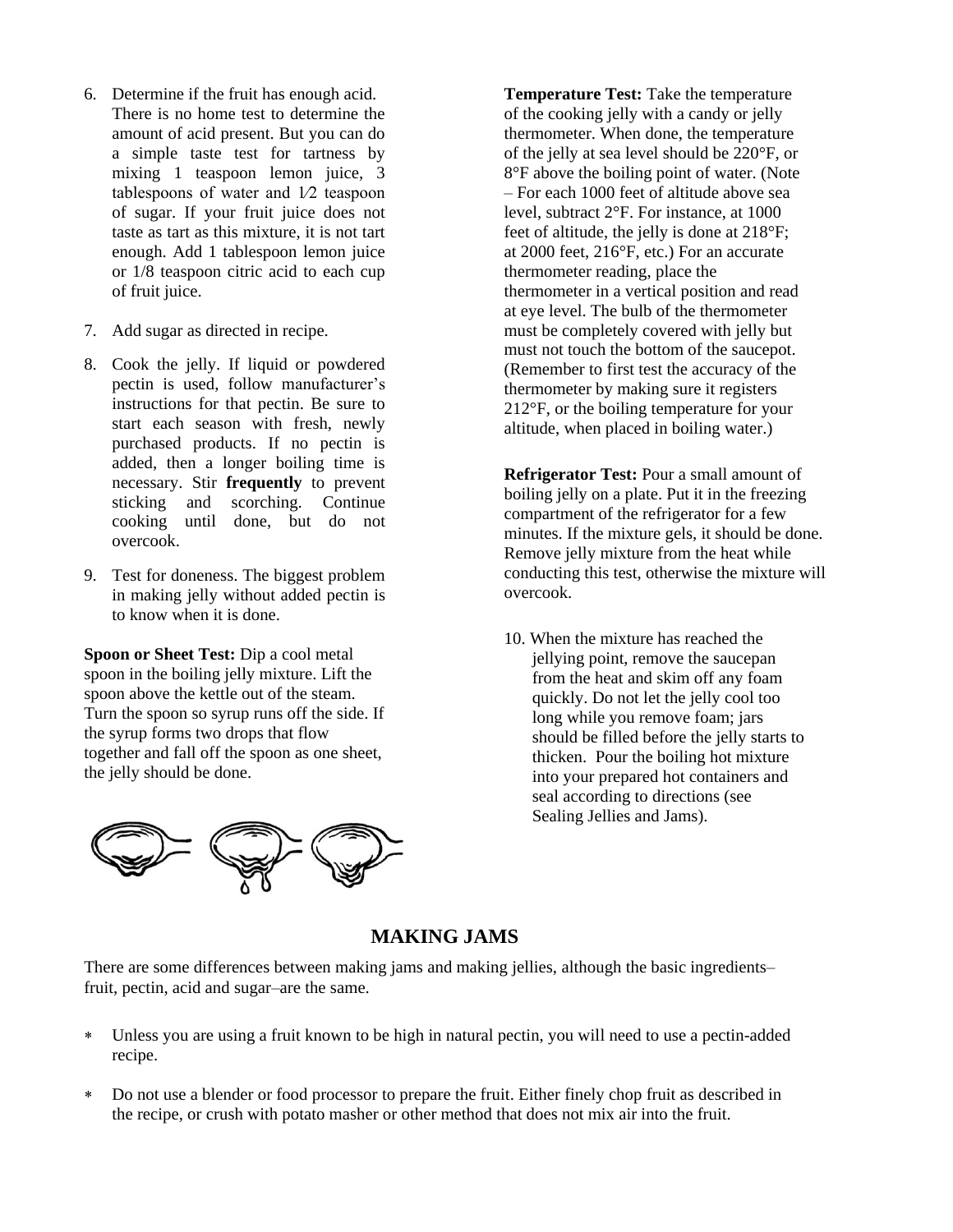- Stir fruit mixture over low heat until sugar dissolves. Then boil rapidly for a sparkling finished product. As the fruit mixture begins to thicken, stir **frequently** to prevent sticking and scorching. To judge the doneness of jams, boil until the temperature is  $220^{\circ}$  F, or  $8^{\circ}$  F above the boiling point of water. (Note – For each 1000 feet of altitude above sea level, subtract  $2^{\circ}$ F. For instance, at 1000 feet of altitude, the jam is done at 218°F; at 2000 feet, 216°F, etc.) For an accurate thermometer reading, place the thermometer in a vertical position and read at eye level. The bulb of the thermometer must be completely covered with jam but must not touch the bottom of the saucepot. (Remember to first test the accuracy of the thermometer by making sure it registers 212°F, or the boiling temperature for your altitude, when placed in boiling water.) For a softer product, shorten the cooking time; for a firmer product, lengthen it. The refrigerator test described under making jellies can also be used. Remove the cooking jam from the heat while conducting this test, otherwise the mixture will overcook.
- \* Before filling jars, quickly skim off foam which forms during the boiling process. The addition of 1⁄4 teaspoon butter or margarine during cooking helps cut down on the foam formed.
- Process jams in a boiling water bath for 5 minutes if jars are pre-sterilized. Clean hot jars that are not pre-sterilized may also be used; in that case, process jams in the boiling water bath for 10 minutes.

(Note: The 5- or 10-minute processing time is for altitudes of 0-1000 feet. Add 1 minute of processing time for each 1,000 feet of additional altitude.)

\* If liquid or powdered pectin is used, follow the manufacturer's directions. The method of combining ingredients varies with the form of pectin used. Pectin, acid and doneness tests are not used with added pectin.

# *Jelly Recipes*

### **APPLE JELLY**

*(Makes 4 or 5 half-pint jars)*

4 cups apple juice (about 3 pounds apples and 3 cups water) 2 tablespoons lemon juice, if desired

3 cups sugar

TO PREPARE JUICE – Select about 1⁄4 firm-ripe and 3⁄4 fully ripe tart apples. Sort, wash and remove stem and blossom ends; but do not pare or core. Cut apples into small pieces. Add water, cover, and bring to a boil on high heat. Reduce heat and simmer for 20 to 25 minutes or until apples are soft. Extract juice (see Making Jellies).

TO MAKE JELLY– Sterilize canning jars. Measure apple juice into a saucepot. Add lemon juice and sugar and stir well. Boil over high heat to 8°F above the boiling point of water or until jelly mixture sheets from a spoon. Remove from heat; skim off foam quickly. Pour jelly immediately into hot canning jars, leaving 1⁄4-inch headspace. Wipe jar rims and adjust lids. Process 5 minutes in a boiling water bath.

### **GRAPE JELLY**

*(Makes 3 or 4 half-pint jars)*

4 cups grape juice (about  $3\frac{1}{2}$  pounds grapes and  $\frac{1}{2}$  cup water) 3 cups sugar

TO PREPARE JUICE – Select about ¼ firm-ripe and ¾ fully ripe grapes. Sort, wash and remove stems from grapes. Crush grapes, add water, cover and bring to a boil on high heat. Reduce heat and simmer for 10 minutes. Extract juice (see Making Jellies). To prevent formation of tartrate crystals in the jelly,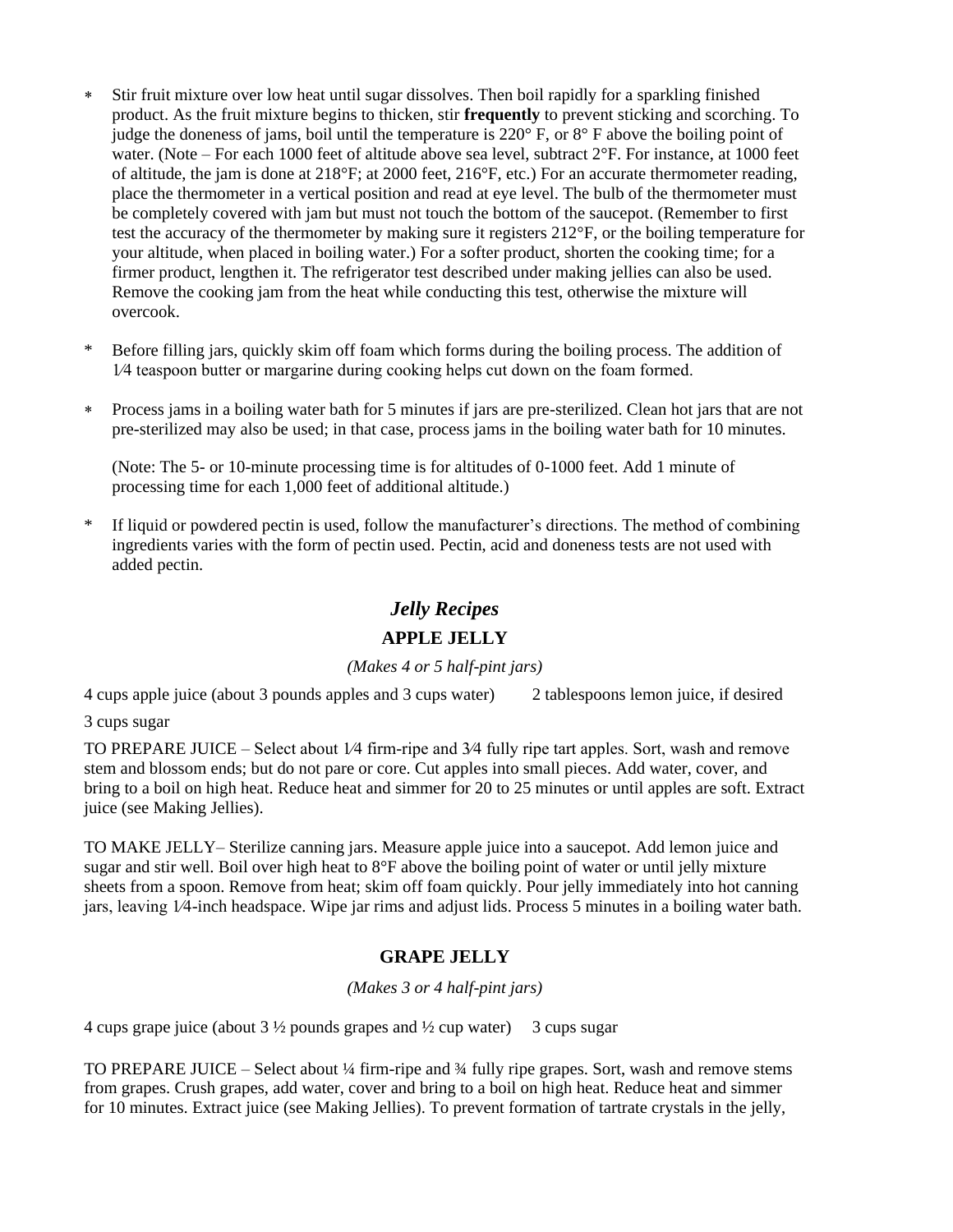refrigerate juice overnight, then strain through two thicknesses of damp cheesecloth to remove crystals that have formed.

TO MAKE JELLY– Sterilize canning jars. Measure juice into kettle. Add sugar and stir well. Boil over high heat at 8°F above the boiling point of water or until jelly mixture sheets from a spoon. Remove from heat; skim off foam quickly. Pour jelly immediately into hot canning jars, leaving ¼-inch headspace. Wipe jar rims and adjust lids. Process 5 minutes in a boiling water bath.

#### **PLUM JELLY**

*(Makes about 8 or 9 half-pint jars)*

Plum juice (1 pound plums and  $\frac{1}{2}$  cup water) Sugar (3/4 cup to each cup of juice)

TO PREPARE JUICE – Wash plums. Crush fruit, add water, cover and bring to a boil over high heat. Reduce heat and simmer 15 to 20 minutes or until the fruit is soft. Extract juice (see Making Jellies).

TO MAKE JELLY– Sterilize canning jars. Measure juice into a saucepot. Add sugar and stir well. Boil over high heat to 8°F above the boiling point of water or until the mixture sheets from a spoon. Remove from heat; quickly skim off foam. Pour jelly immediately into hot canning jars, leaving ¼-inch headspace. Wipe jar rims and adjust lids. Process 5 minutes in a boiling water bath.

### *Jam Recipes*

#### **BERRY JAMS**

*(Blackberry, Blueberry, Boysenberry, Dewberry, Gooseberry, Loganberry, Raspberry, Youngberry; Makes 7 or 8 half-pint jars)*

9 cups crushed berries 6 cups sugar

Sterilize canning jars. Combine berries and sugar. Bring slowly to a boil, stirring occasionally until sugar dissolves. Cook rapidly to, or almost to, gelling point. Depending upon whether a firm or soft jam is desired. As mixture thickens, stir frequently to prevent sticking. Pour boiling hot jam into hot sterilized jars, leaving ¼-inch headspace. Wipe jar rims and adjust lids. Process 5 minutes in a boiling water bath.

**NOTE:** If seedless jam is preferred, crushed berries may be heated until soft and pressed through a sieve or food mill; then add sugar and proceed above.

### **STRAWBERRY JAM**

*(Makes about 8 half-pint jars)*

2 quarts cleaned, crushed strawberries 6 cups sugar

Sterilize canning jars. Combine berries and sugar; bring slowly to boiling, stirring occasionally until sugar dissolves. Cook rapidly until thick, about 40 minutes. As mixture thickens, stir frequently to prevent sticking. Pour boiling hot jam into hot jars, leaving ¼-inch headspace. Wipe jar rims and adjust lids. Process 5 minutes in a boiling water bath.